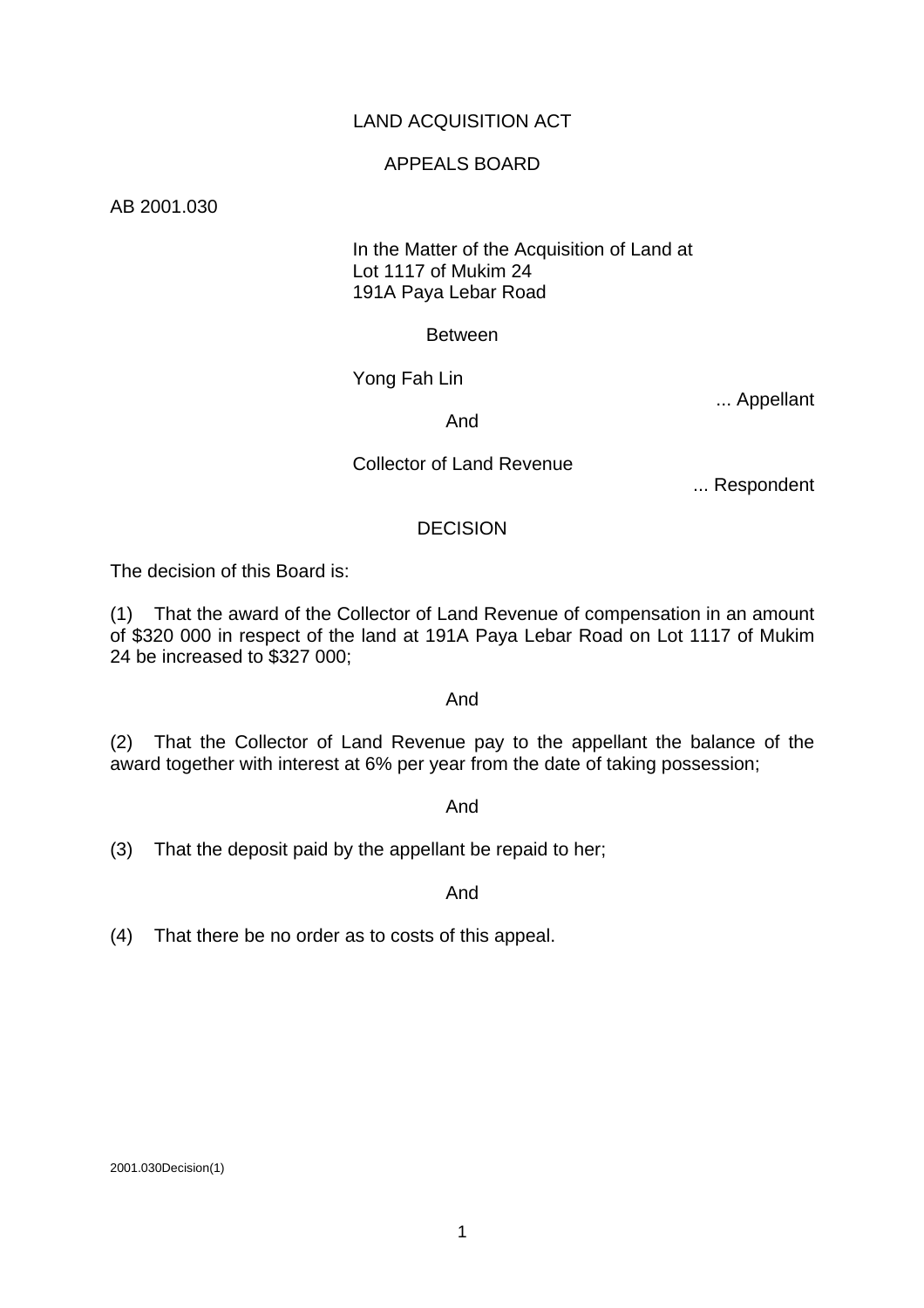# BRIEF STATEMENT OF REASONS

The reasons for the Decision/Order are:

# *Appeal*

(1) On 28 April 2001 ("acquisition date") a notification was published in the *Gazette* of a declaration made under s 5 of the Land Acquisition Act ("s 5 declaration") that the land at Lot 1117 of Mukim 24 together with the building unit on it at 191A Paya Lebar Road ("191APLR") was required for a public purpose namely Construction of Circle Line and Comprehensive Development. The appellant was then the proprietor of 191APLR for the residue of the term of 9 999 years from 1 November 1959 created by the lease registered in the Registry of Deeds in Volume 1380 No 48 ("lease 1380-48") and of one undivided half share of Lot 1117 for an estate in fee simple (together "acquired land") and is a person interested.

(2) For the purpose of the inquiry held under s 10 the appellant submitted a claim of \$466 000 for compensation. The respondent ("Collector") found that the market value of the acquired land as at the acquisition date was \$320 000 and on 12 November 2001 he made an award of compensation in that amount.

(3) The appellant appeals against the award. In her petition of appeal she complains that the award is inadequate. She refers to her letter of 4 June 2001 and claims other sums including \$200 000 for *ex gratia* compensation.

# *Acquired Land*

(4) Lot 1117 is a rectangular plot on the West side of Paya Lebar Road to the North of its junction with Beng Huat Road. The site area of Lot 1117 is 156.4sm. On site is 191/A Paya Lebar Road which is an intermediate two storey shop-house in a terrace block of three shop-houses at the Beng Huat Road junction. It is divided into two building units and 191APLR is the second storey unit. The floor area of this unit is 106.5sm. The front of the shop-house facing Paya Lebar Road is served by a walkway at first storey level and a lock-up staircase from the walkway provides access to the second storey unit.

(5) The land on which the terrace block stands is set back from the main line of Paya Lebar Road and this provides a short service road in front of the shop-houses. Beng Huat Road is a cul-de-sac off Paya Lebar Road. The terrace block is served by a back lane and this back lane appears to continue along the side of the other corner shop-house in the block and end at Paya Lebar Road. It appears that the whole of the terrace block is surrounded by the cul-de-sac on the South, the back lane on the West, the continuation of the back lane on the North and the service road on the East and this sets it apart from the main thoroughfare along Paya Lebar Road.

(6) The site of the acquired land is zoned Residential in the 1998 Master Plan. In 1999 written permission was granted for the Retention of Use of the 2nd Storey Residential Flat as an Office subject to the condition that "the use [was] approved for three years to cease on 29 July 2002" which was after the acquisition date. The appellant bought the acquired land in April 1996 and written permission for change of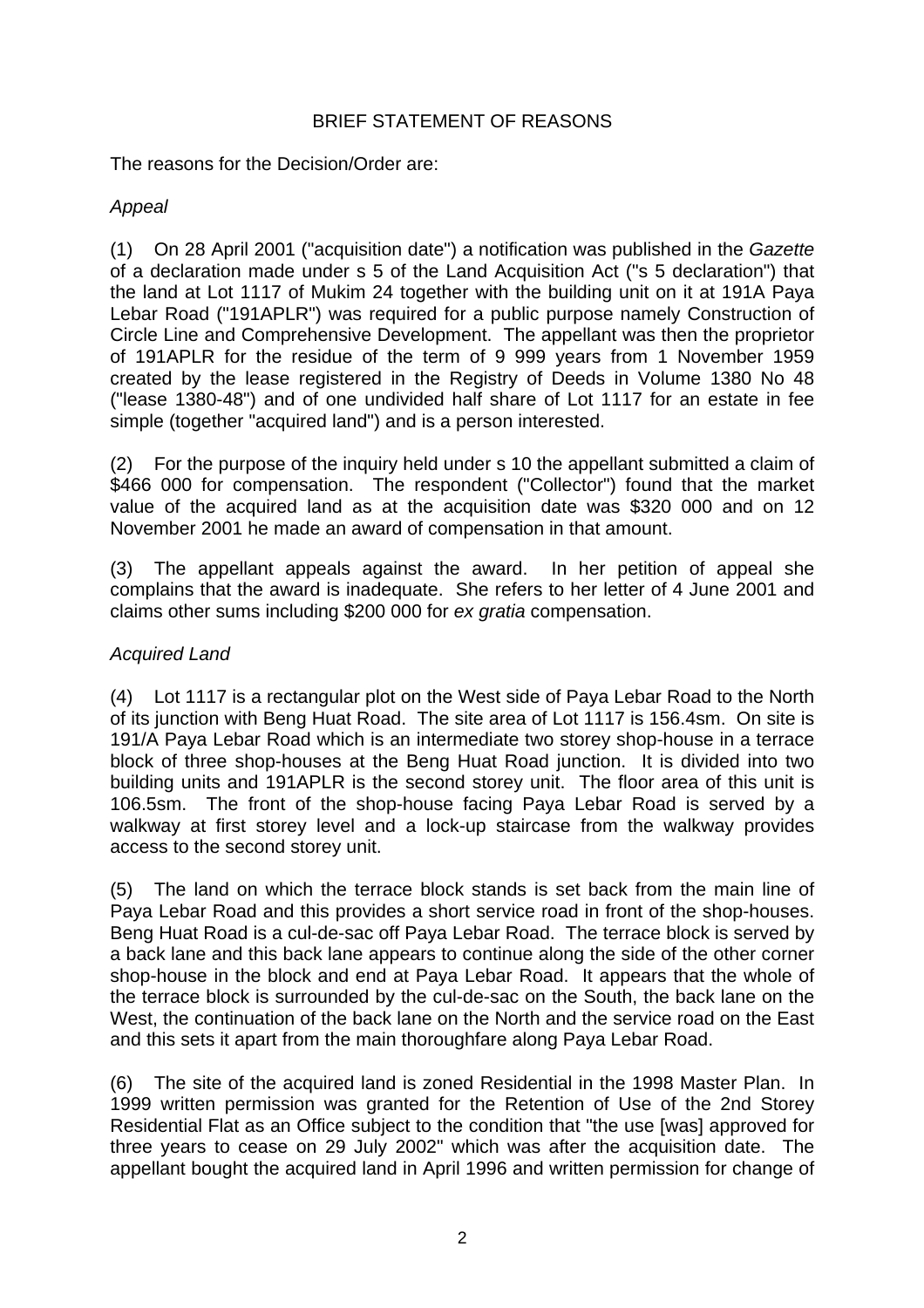use of the residential flat as an office was subsequently granted although the building unit was in fact used as an office when she bought it. She carried out improvement works and let it out to a few tenants in succession and as at the acquisition date and for some time after that it was occupied by a tenant and used as an office. The last tenant had a lease of two years and paid a monthly rent of \$1 750.

(7) The acquired land is about 8km from the city centre at Collyer Quay. The locality is largely industrial and commercial in character with a mix of landed factories and warehouses, flatted industrial buildings, detached factory buildings and retail shops. Residential developments nearby include Happy Gardens and MacPherson Green and the HDB MacPherson Estate. The first storey below 191APLR and the first storeys of each of the other shop-houses in the terrace block were used for commercial purposes as at the acquisition date. Paya Lebar Road is well served by a public bus system.

*Compensation*

(8) Section 33 of the Act provides:

(1) In determining the amount of compensation to be awarded for land acquired under this Act, the Board shall ... take into consideration the following matters and no others:

(a) the market value -

 $(i)$  ...

(C) as at 1st January 1995 in respect of land acquired on or after 27th September 1995;

(ii) as at the date of publication of the notification under section 3(1) if the notification is, within 6 months from the date of its publication, followed by a declaration under section 5 in respect of the same land or part thereof; or

(iii) as at the date of publication of the declaration made under section 5,

whichever is the lowest;

...

- (5) For the purposes of subsection (1)(a)
	- ...

(e) the market value of the acquired land shall be deemed not to exceed the price which a bona fide purchaser might reasonably be expected to pay for the land on the basis of its existing use or in anticipation of the continued use of the land for the purpose designated in the Development Baseline referred to in section 36 of the Planning Act 1998, whichever is the lower, after taking into account the zoning and density requirements and any other restrictions imposed under the Planning Act 1998 and any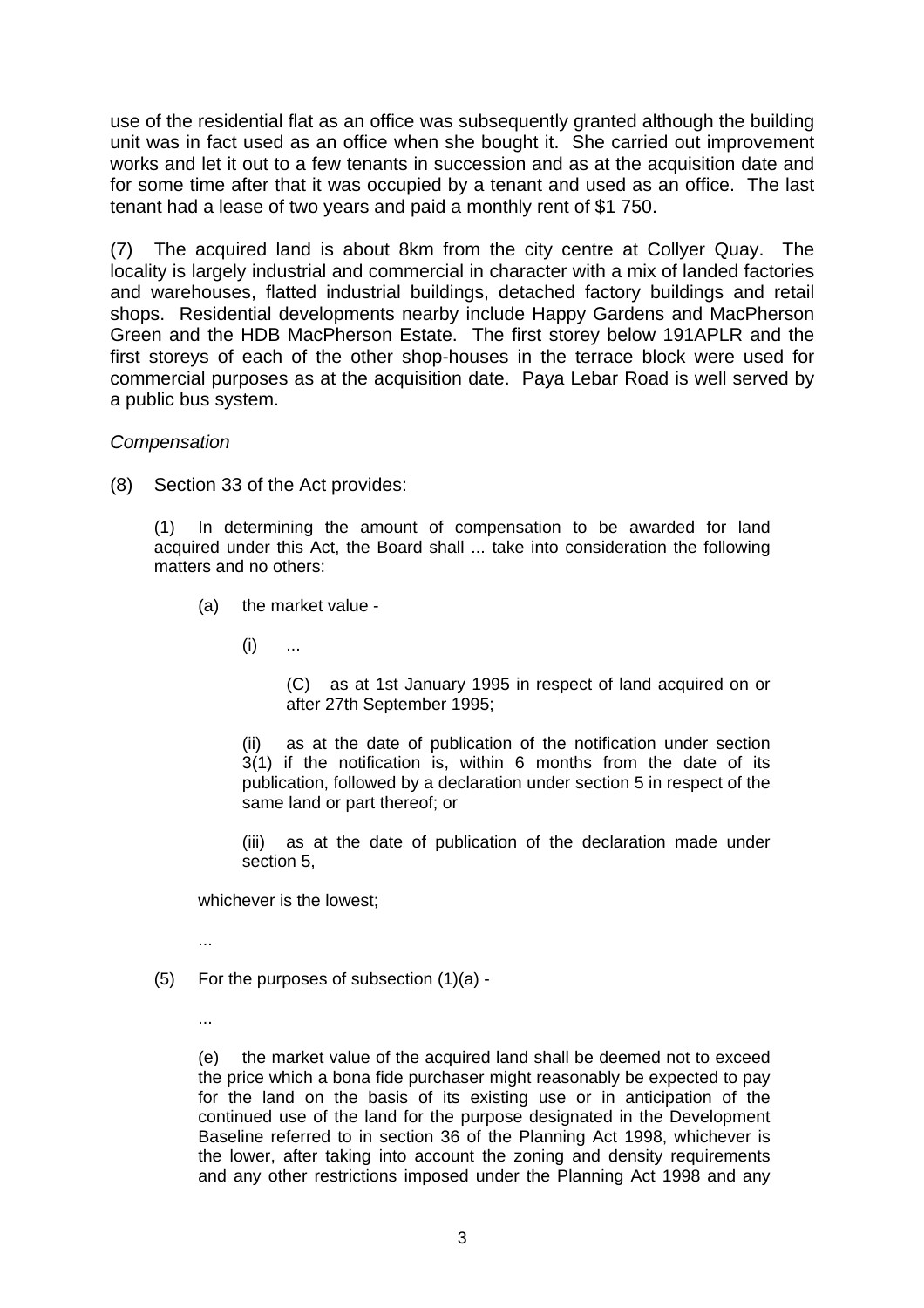restrictive covenants in the title of the acquired land, and no account shall be taken of any potential value of the land for any other more intensive use ....

There was no s 3(1) notification and the s 5 declaration was published on 28 April 2001 (the acquisition date as noted earlier) and it is not disputed that the market value as at 28 April 2001 was lower than as at 1 January 1995 and it is the market value as at 28 April 2001 that among other matters has to be taken into consideration.

### *Petition of Appeal*

(9) In para 1(e) of the petition of appeal the appellant says that the award is inadequate and in para 2 she refers to her letter of 4 June 2001 and claims \$640 000 for compensation for the acquired land and other sums for loss of anticipated appreciation in value of the acquired land, loss of opportunity to start a business, renovations, expenses for stamp duty, valuation and professional advice concerning the acquisition and a further sum of \$200 000 for *ex gratia* compensation.

### *Appellant's Valuation*

(10) The appellant was unrepresented at the hearing. She said she could not afford to appoint a lawyer and with the leave of this Board she was assisted by her brother. She employed Newman & Goh Property Consultants (Pte) Ltd who issued her a valuation report dated 14 May 2001 and another dated 18 April 2002 both appearing to have been prepared by Mr Tham a valuer but she informed the Board that she could not afford to pay further fees for Mr Tham or any other valuer to give oral evidence. Mr Tham's reports are in the bundle of documents before the Board. In the first report Mr Tham said that the market value of the acquired land as at the acquisition date was \$460 000 for commercial use as an office and in his second report he said that the market value was \$400 000 for residential use as a flat. Mr Tham did not testify before this Board.

(11) The appellant also referred to the following transactions:

| Property                                 | <b>Contract Date</b> | Price     | Floor Area      |
|------------------------------------------|----------------------|-----------|-----------------|
| 1 510 Geylang Rd<br>#04-01 ("510#04-01") |                      | \$168 000 | 280sf<br>(26sm) |
| 2 510 Geylang Rd<br>#04-04 ("510#04-04") |                      | \$320 000 | 624sf<br>(58sm) |
| 3 510 Geylang Rd<br>#04-02 ("510#04-02") |                      | \$275 000 | 484sf<br>(45sm) |
| 4 701 Geylang Rd<br>#02-04 ("701#02-04") | (Not sold)           | \$493700  | $110$ sm        |
| 5 701 Geylang Rd<br>#02-06 ("701#02-06") |                      | \$430 760 | 96sm            |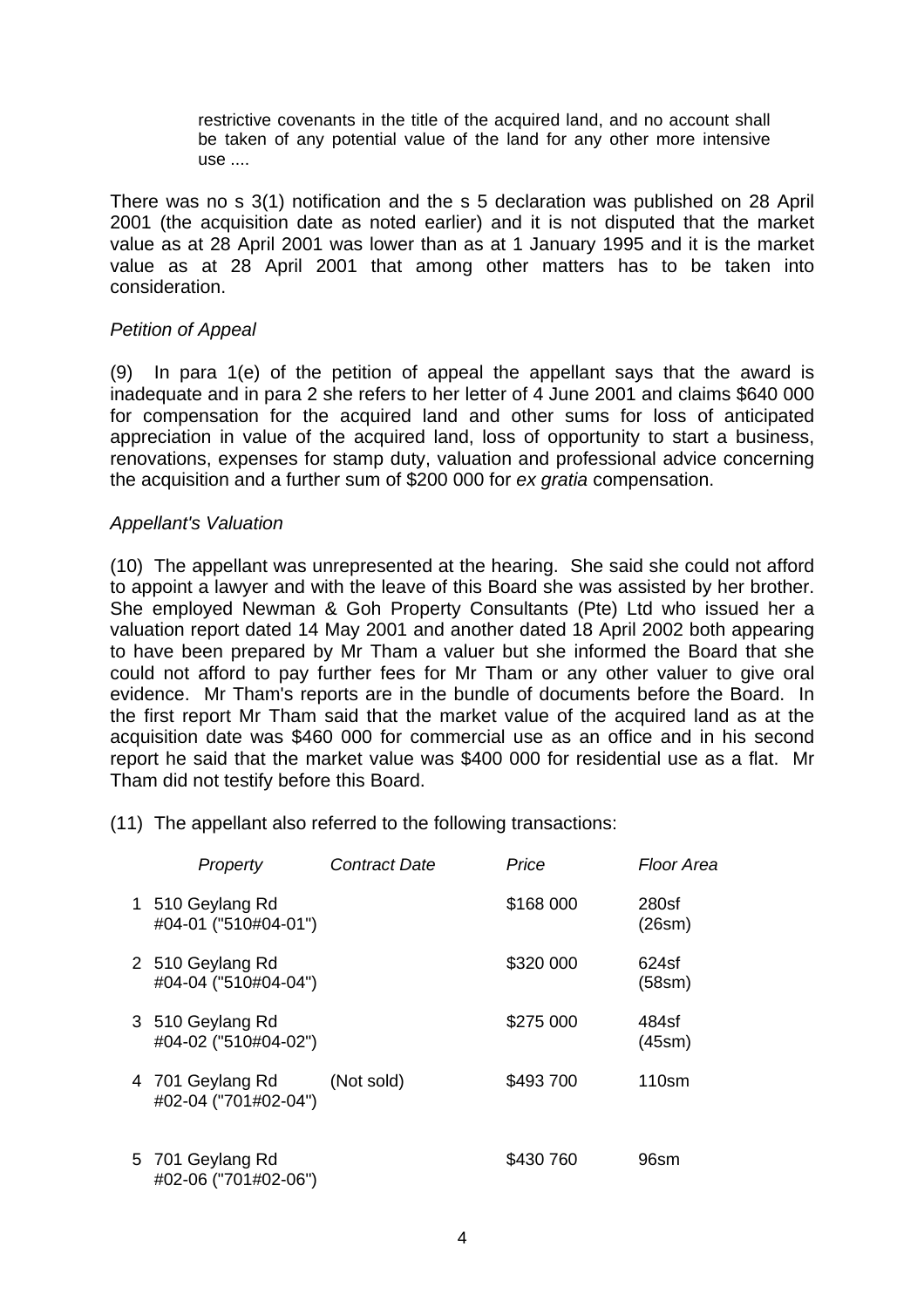| 6 701 Geylang Rd<br>#03-04 ("701#03-04") |            | \$305 000 | 68sm     |
|------------------------------------------|------------|-----------|----------|
| 7 701 Geylang Rd<br>#04-01 ("701#04-01") | (Not sold) | \$471 210 | $105$ sm |
| 8 701 Geylang Rd<br>#04-02 ("701#04-02") | (Not sold) | \$493700  | 110sm    |

701#02-04, 701#04-01 and 701#04-02 were not sold and the prices are the seller's indicated prices only. The appellant did not give the dates of the transactions.

#### *Collector's Valuation*

(12) Ms Chee Hok Yean of Jones Lang LaSalle Property Consultants Pte Ltd testifying for the Collector referred to her valuation report dated 31 March 2003 and said that the market value as at the acquisition date was \$327 000. She said she adopted the inference from past transactions approach. She produced an analysis in which she referred to the following transaction:

| Property                | Contract<br>Date | Price     | Site Area | Floor Area |
|-------------------------|------------------|-----------|-----------|------------|
| 191A Paya<br>Lebar Road | 4 Apr 1996       | \$392 000 | 156.4sm   | 106.5sm    |

The property in this transaction was the acquired land itself and the buyer was the appellant.

(13) Ms Chee made adjustments of +10% for mortgage sale and -31.76% for time for a net adjustment of -21.76%. The adjustment for time was made on the basis of the indices in URA, *Property Market Information* ("PPI"). -31.76% was derived from PPI for residential non-landed apartments. She referred to paired transactions in Jalan Wangi and Pillai Road which would tend to support the adjustment for time derived from PPI. She obtained an adjusted value of about \$306 700. She added the value of the improvements made after the transaction which she determined to be \$20 000 for a market value of say \$327 000.

(14) Ms Chee explained that in this analysis she had assumed that the market value was not to exceed what might conveniently be described as the Development Baseline use price under s 33(5)(e) and that the Development Baseline use was residential. Leaving aside s 33(5)(e) she would have found that the market value was \$349 000 for commercial use as an office which was the existing use as at the acquisition date. Her valuation was based on the same 191APLR transaction of April 1996 with an adjustment for time of -26% by reference to PPI for office space.

(15) Mr Tham referred to the following transactions in his first report:

| Property        | Contract Date | Price     | Floor Area |
|-----------------|---------------|-----------|------------|
| 1 24B Lorong 23 | 20 Aug 1999   | \$464 380 | 106sm      |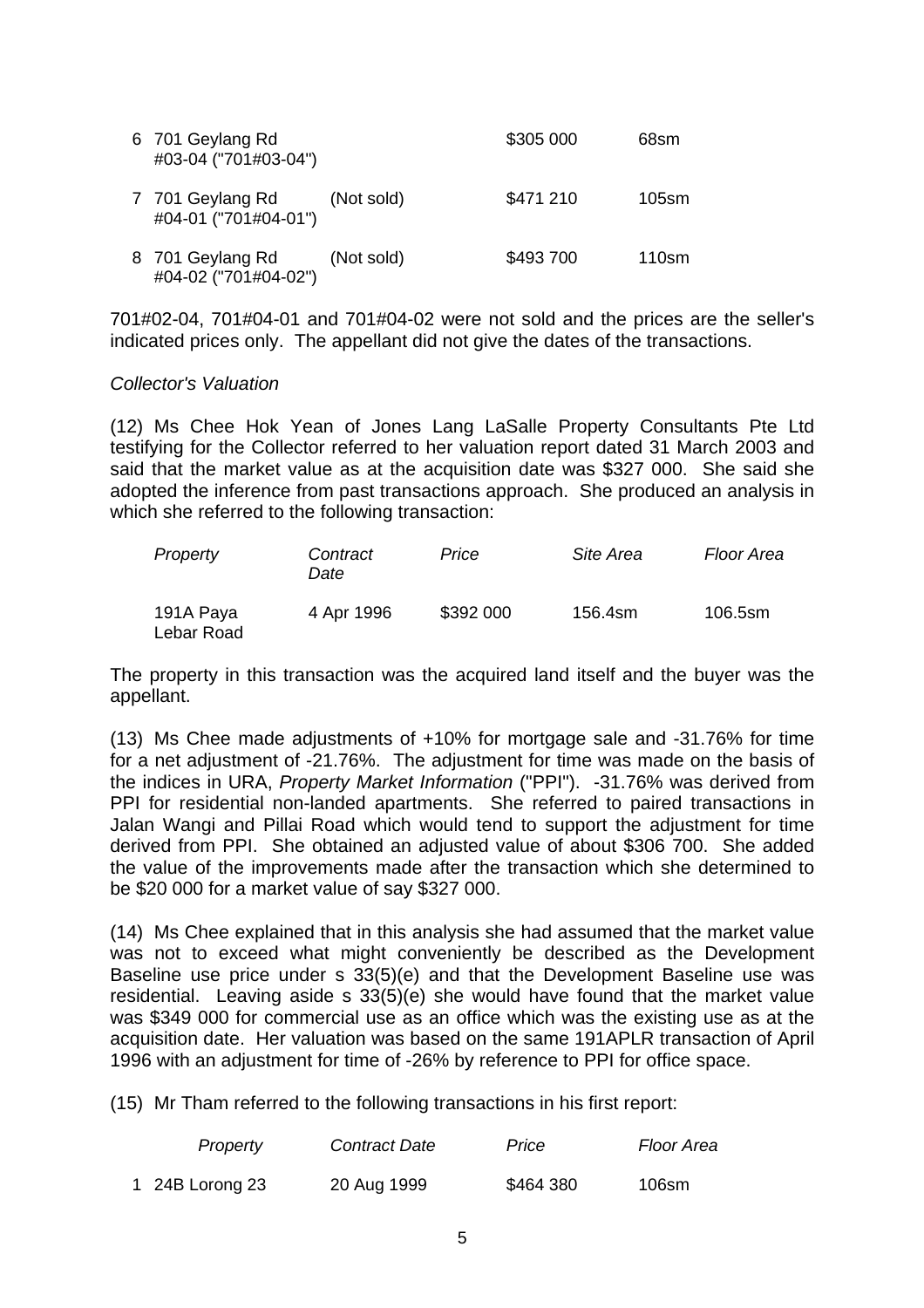Geylang ("24BL23")

| 2 26B Lorong 23<br>Geylang ("26BL23") | 20 Aug 1999 | \$455 620   | 104sm |
|---------------------------------------|-------------|-------------|-------|
| 3 255A Geylang Rd<br>("255AGR")       | 9 Jun 1999  | \$600 000   | 156sm |
| 4 418B Geylang Rd<br>("418BGR")       | 12 Oct 1997 | \$1 280 000 | 184sm |

In his analysis of the 24BL23 transaction Mr Tham made an adjustment for time and for floor area for an adjusted value of \$466 000. When Ms Chee was referred to these transactions and the analysis she said she would not dispute the adjustment for time and that there should be no adjustment for floor area but she added that she would "at least make one more adjustment - it would be for location and between Geylang and Paya Lebar". She said it would probably be about -20%. On the basis of the 24BL23 transaction she said the market value would be \$395 000.

(16) Mr Tham referred to the following transactions in his second report:

|    | Property                                 | <b>Contract Date</b> | Price     | Floor Area              |
|----|------------------------------------------|----------------------|-----------|-------------------------|
| 1. | 19A Pillai Rd<br>("19APR")               | 11 Jun 2001          | \$450 000 | 101sm                   |
|    | 2 315 Upper Paya<br>Lebar Rd ("315UPLR") | 29 Mar 2001          | \$430 000 | $120$ sm<br>(Estimated) |
|    | 3 73A Jalan Wangi<br>("73AJW")           | 25 May 2001          | \$365 000 | 98sm                    |

He concluded that the market value of the acquired land as an apartment was \$400 000 as at the acquisition date. No analysis was given in his report. Ms Chee was unable to confirm the 315UPLR transaction. 19APR is a 9 999 year leasehold second storey duplex apartment and 73AJW is a freehold second storey apartment above a shop.

(17) Ms Chee was referred to the transactions referred to by the appellant. She said that 510#04-01 was disclosed as an internal transfer for \$156 000 and the contract date was 23 February 2000. 510#04-04 was transferred on 14 March 2001 and the contract date for the 510#04-02 transaction was 27 September 2002. These were freehold office units in a part 2/part 4/part 8 storey mixed commercial and residential development at Geylang Road and Lorong 28 Geylang. The development was completed about three and a half years ago.

(18) Ms Chee said that the units in 701 Geylang Road were 99 year leasehold units in a part 2/part 4 storey fully commercial development. 701#02-06 was sold in December 2002 for \$355 000 and 701#03-04 was sold in February 2003 for \$266 000. This is a new development. The 99 year terms commence from February 2001.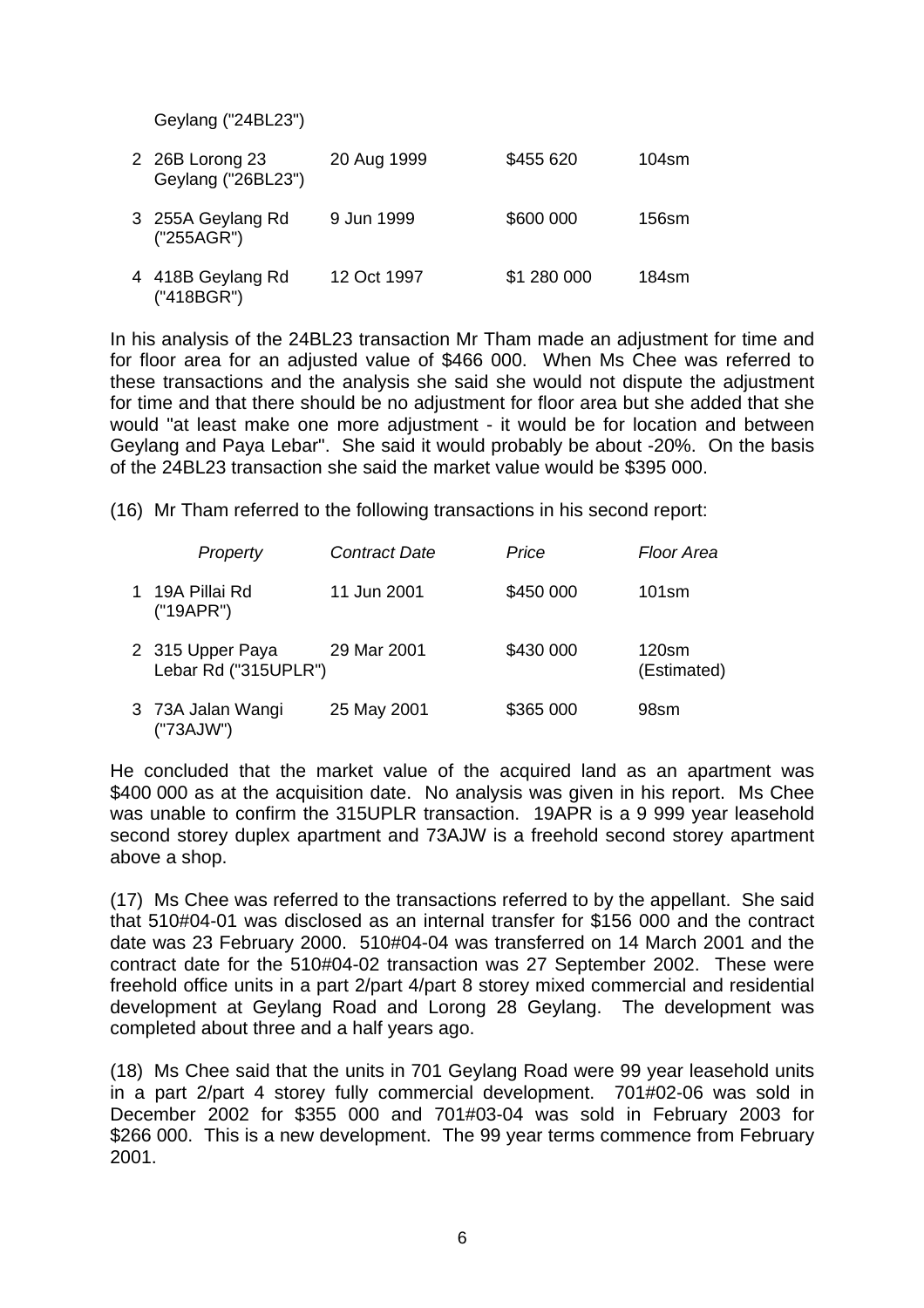### *Market Value*

(19) There is no direct evidence as to whether 191APLR was transacted in April 1996 as a residential unit or as an office unit. Ms Chee said that from another valuer's report which she had seen she believed there was written permission for change of use but she produced a report by Knight Frank Pte Ltd dated 26 June 1996 which stated that only provisional permission had been granted for change of use and this had expired by June 1993 and there had been no written permission to use 191APLR as an office. The report was addressed to Overseas Union Trust Ltd ("OUT"). The seller would or should have known that it was used as an office without written permission for change of use and a reasonably informed market including the appellant was likely to have known of it. The acquired land was transferred to the appellant who mortgaged it to OUT and both the transfer and the mortgage were dated one day after the date of the report.

(20) Ms Chee was content to accept that the price (adjusted for mortgage sale) could be adjusted for time by reference to PPI for residential non-landed apartments or for office space to derive the market value for residential use or for office use and it appears that to her there was no significant difference in the market value reflected by the price whether 191APLR was transacted as a residential unit or as an office unit in the April 1996 transaction. On the evidence there was no reason why this should not be so and this Board finds accordingly.

(21) For office space it appears that Ms Chee referred to PPI for Central Area but the acquired land is in Fringe Area and not Central Area. Both Fringe Area and Central Area are in Central Region and the mistake made by her while giving oral evidence is not uncommon. Mr Tham referred to PPI for Fringe Area in his analysis of the 24BL23 transaction. If Ms Chee had relied on PPI for Fringe Area she would have found a fall in value substantially greater than the -26% she adopted or even the -31.76% she adopted for residential non-landed apartments and she would have found that the market value for office use was even less than \$327 000. PPI also shows that between the third quarter of 1993 and the second quarter of 2001 the median price of office space in the Fringe Area was at its peak in the second quarter of 1996 and at its lowest in the second quarter of 2001.

(22) There was written permission for retention of office use as at the acquisition date. However this was limited to expire three years from its grant in July 1999 and would have been due to expire about 15 months after the acquisition date and if there was no application for further written permission for retention of office use then 191APLR which was originally constructed as a residential apartment would have reverted to its original residential use. In the premises it is unlikely that the office use price can be less than the residential use price notwithstanding the sharper fall in office space prices in the relevant period and this Board finds accordingly.

(23) Ms Chee said she would at least make one more adjustment and allow -20% for location between Geylang and Paya Lebar. There is a significant difference for location but there is no sales evidence in relation to this. Where there is such a difference it cannot be resolved by an arbitrary adjustment without any support from sales evidence.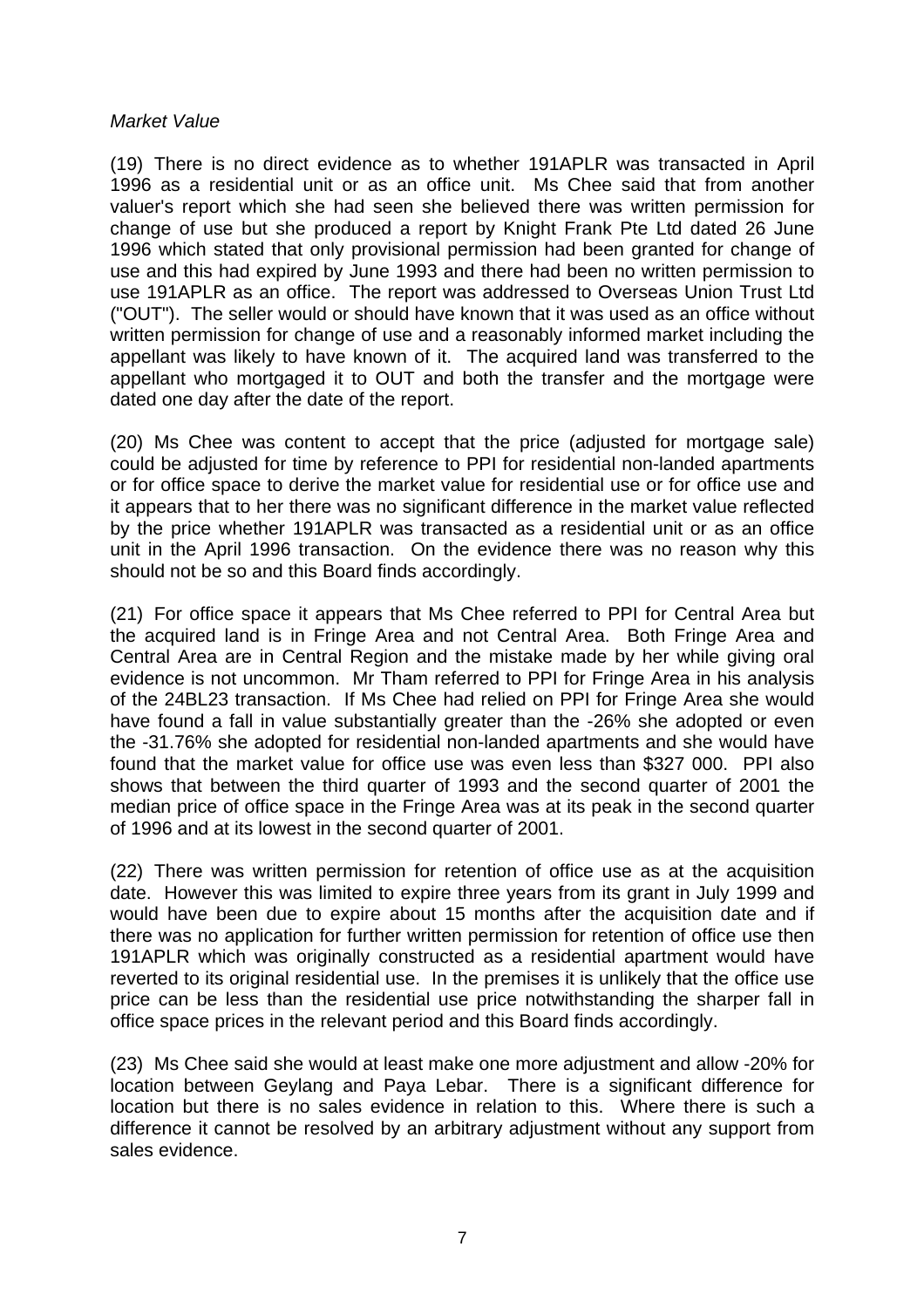(24) There may also be planning differences. 191APLR is in the Residential zone in the 1998 Master Plan. Of the 4 Geylang properties referred to by Mr Tham both 24BL23 and 26BL23 appear to be in the Residential with Commercial at First Storey zone and 255AGR and 418BGR appear to be in the Commercial zone and not as Ms Chee assumed from Mr Tham's report. There is no evidence as to written permission for use as offices where such written permission was or would have been required. Where written permission was required and has been granted there is no evidence as to the conditions to which such written permission might be subject particularly conditions as to time of expiry.

(25) In the premises these transactions offer no assistance for determining the market value of the acquired land on the basis of or limited by the office use price. This Board has also considered the transactions referred to by the appellant. The properties are commercial units in new developments and the transactions are not comparable. The other transactions referred to by Mr Tham have also been considered. The 19APR and 73AJW transactions took place after the publication of the notification of the s 5 declaration and the wide publicity as to the proposed intended development and there is no evidence as to the effects of such publicity. No analysis is given in Mr Tham's report and Ms Chee has not been asked to offer any. In the decision of this Board no assistance can be derived from these transactions.

(26) On the evidence adduced such as it is and the facts agreed or not disputed this Board finds:

(a) that for the purpose of s 33(1)(a) the market value of the acquired land was the lowest as at 28 April 2001;

(b) that the market value of the acquired land as at 28 April 2001 was \$327 000;

(c) that the market value so found does not exceed the existing use price or the Development Baseline use price determined in accordance with s 33(5)(e).

*Other Losses and Expenses, ex gratia Payment* 

(a) *\$250 000 for loss of appreciation of value*

(27) The appellant said in her letter of 4 June 2001 that this was a likely gain as the acquired land would be at the entrance to the MRT station. This was a reference not to a station which existed at the acquisition date but to a station which was proposed to be constructed at a future date. There is no evidence of any future development which will have an MRT station near the acquired land but the purpose of the acquisition as noted earlier is Construction of Circle Line and Comprehensive Development. If an MRT station was proposed to be constructed at or near the acquired land then the proposal was likely to be part of the scheme of which acquisition of the land was an integral part. Unless the land was acquired the purpose in the scheme could not be carried out.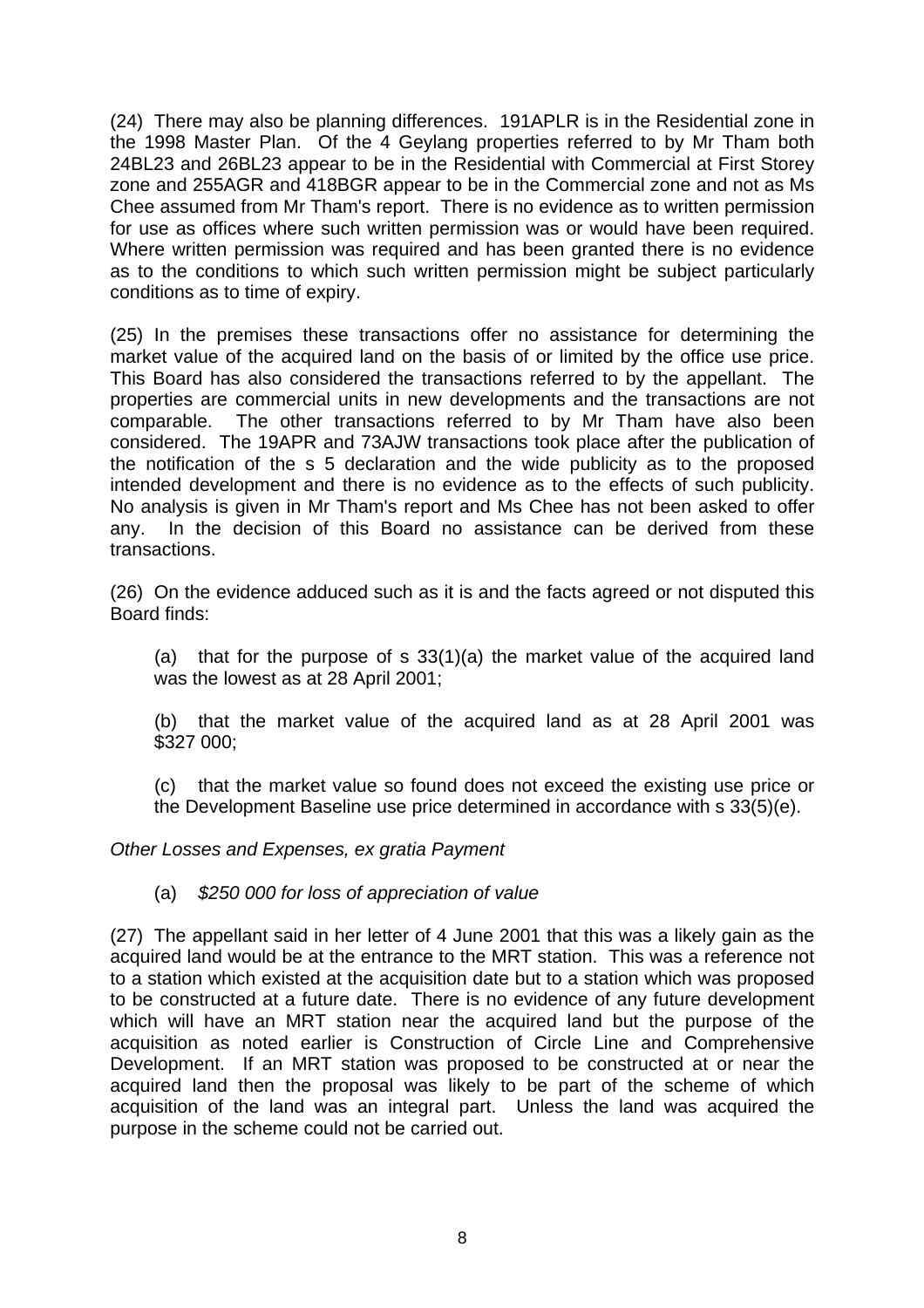(28) Where as in this case notification of a s 5 declaration is published that land is required for a purpose specified in the notification and proceedings are taken for the acquisition of the land in order that the purpose may be carried out and the scheme to acquire the land for that purpose involves a particular development such a development is not a matter that can be taken into consideration in determining the market value of the land as at the date of publication of the notification. The concept of market value leaves no room for any such consideration. This is a matter of valuation but if any authority is required reference may be made to *Pointe Gourde Quarrying & Transport Co Ltd v Sub-Intendent of Crown Lands* [1947] 1 AC 565. But see also s 34(e) which provides:

In determining the amount of compensation to be awarded for land acquired under this Act, the Board shall not take into consideration ...

 (e) any increase to the value of the land acquired likely to accrue from the use to which it will be put when acquired ....

The alleged loss is in respect of an increase to the value that is likely to accrue from the use to which the acquired land will be put when it has been acquired.

(b) *\$30 000 for disruption*

(29) There are insufficient particulars to identify this claim but giving it the best interpretation it appears to be a claim for the loss of use of the acquired land for the purpose of the appellant's intended business. Such loss is not and does not arise under any one or more of the matters to be taken into consideration in determining the amount of compensation under s 33 and s 33 further provides that no other matters are to be taken into consideration.

(c) *\$50 000 for renovation*

(30) The appellant said she spent \$50 000 on renovation. The expenditure as such is not any one of the matters to be taken into consideration under s 33 but if it added value to the acquired land then it would be reflected in the market value determined in the ordinary way. Ms Chee allowed \$20 000 for value added to 191APLR after its purchase by the appellant and determined that the market value as at the acquisition date was \$327 000 and this Board has taken such market value into consideration.

(d) *\$25 000 for stamp duty and legal costs*

(31) Again there are insufficient particulars to identify this claim and again giving it the best interpretation it appears to be either a claim for expenses incurred in the purchase of the acquired land in the April 1996 transaction or for expenses to be incurred in buying an alternative property. In either case it is not and it does not arise under any one or more of the matters to be taken into consideration under s 33. The Collector has in the past conceded that expenses of buying an alternative property may be expenses incidental to a change of place of business under s 33(1)(e) but in this case the appellant did not occupy any part of the acquired land at any material time at all. She did not carry on any business there. It was not her place of business. She has not been compelled in consequence of the acquisition to change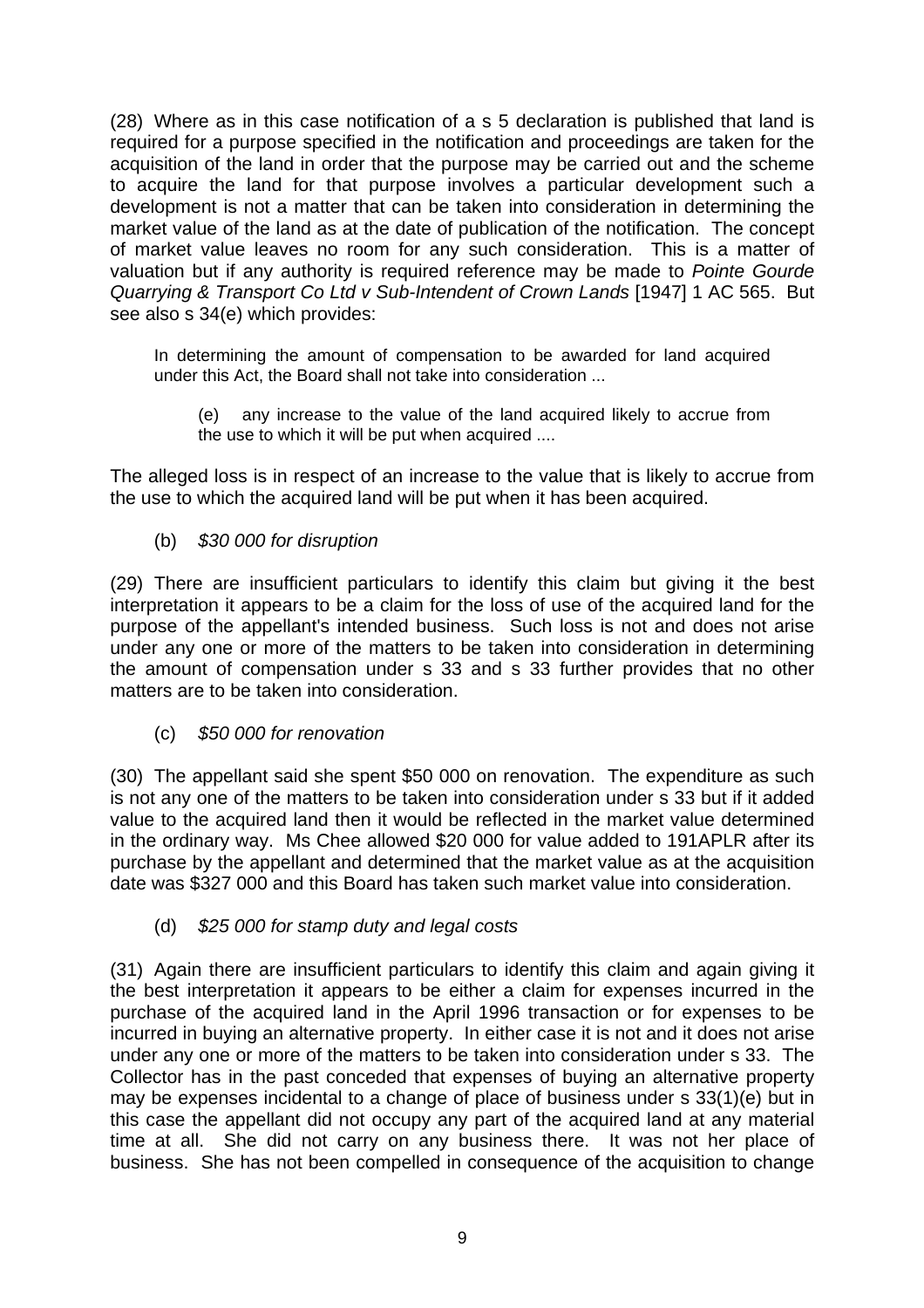her place of business and there can be no expenses incidental to the change of place of business.

- (e) *\$1 000 for valuation report*
- (f) *\$5 000 for professional advice in and about the acquisition*

(32) These expenses are not and they do not arise under any one or more of the matters to be taken into consideration under s 33. They are in the nature of costs and where the appellant is entitled to any costs under s 32 they may be taken into consideration for that purpose.

(g) *\$200 000 ex gratia payment*

(33) This Board is constituted under the Act and its jurisdiction and powers are defined in the Act. It does not have any power to order or direct the Collector or the Government or any of its agencies to make any *ex gratia* payment.

(34) In the decision of this Board there are no matters to be taken into consideration in determining the amount of compensation to be awarded for the acquired land under s 33 other than its market value as at the acquisition date.

# *s 33(5)(e)*

(35) In the course of the hearing Ms Tan of counsel for the Collector submitted that for the purpose of s 33(5)(e) the Development Baseline use of the acquired land was residential (non-landed). On the evidence adduced this Board has found that the market value as at the acquisition date was \$327 000 and that it did not exceed the existing use price or the Development Baseline use price whether the Development Baseline use was residential (non-landed) or commercial (office) and it would not be necessary to deal with Ms Tan's submission. It may be helpful though that this Board should express its views on the question but bearing in mind that it has not had the advantage of any submission to the contrary.

(36) The Act empowers the State to acquire land compulsorily and under s 5 whenever "any particular land is needed" (for a prescribed purpose) the President may "declare the land to be required". "Land" includes benefits to arise out of land and things attached to the earth or permanently fastened to anything attached to the earth". See s 2(1). It will include the acquired land in this case and the acquired land in this case comprises two distinct interests. The appellant was entitled to a leasehold interest in the second storey unit at 191APLR and she was also entitled one undivided half share of the land at Lot 1117.

(37) The Development Baseline use price is "the price which a bona fide purchaser might reasonably be expected to pay for the land ... in anticipation of the continued use of the land for the purpose designated in the Development Baseline referred to in section 36 of the Planning Act". The "land" is the acquired land. It comprises 191APLR (the second storey unit) and one half share of Lot 1117 (the site).

(38) Section 36 of the Planning Act provides: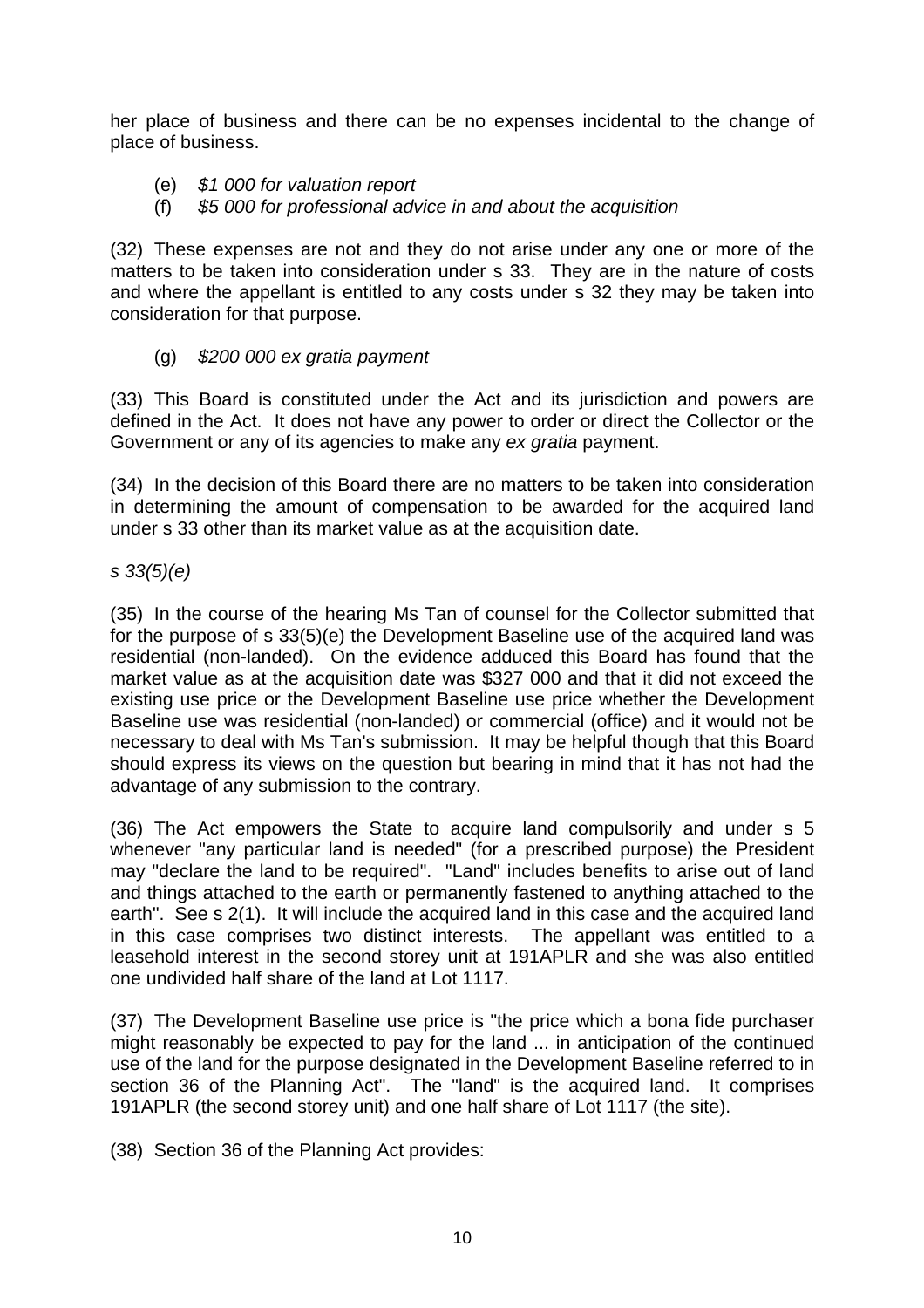(1) Subject to this section, the Development Baseline for any land shall be the value of one of the following developments which, when calculated in accordance with the prescribed method and rates, gives the highest figure:

 (a) any development for which that land was allocated in the Master Plan as approved by the Governor in Council on 5th August 1958 under the provisions of Part IV of the Singapore Improvement Ordinance (Cap. 259, 1 955 Ed)

 (b) any development for which that land was allocated in the Master Plan as the result of any alteration or addition made under section 6 (1) of the repealed Act prior to 24th April 1982; or

(c) any development of that land in respect of which -

(i) development charge, where payable, has been paid;

 (ii) no development charge is payable by reason of any exemption under this Act or the repealed Act; and

 (iii) development charge is not payable under the written law in force when written permission was granted for the development of that land or any part thereof.

"Land" includes buildings and any estate or interest in or right over land. See s 2. See also s 3 which provides:

(1) Subject to subsections (2) and (3), in this Act, except where the context otherwise requires, "development" means the carrying out of any building ... operations in, on, over or under land, or the making of any material change in the use of any building or land ... and "develop" and "developing" shall be construed accordingly....

(3) For the avoidance of doubt, it is hereby declared that for the purposes of this section ...

 (c) the use for other purposes of a building or part of a building originally constructed as a dwelling-house involves a material change in the use of the building ....

(39) Lot 1117 (the site) was "developed" when 191/A Paya Lebar Road was erected on it. That could have been in 1959 when the term under lease 1380-48 commenced or earlier when building operations were carried out but there is no evidence as to this. 191APLR (the second storey unit) was "developed" when there was a change of use from residential to office. Written permission was granted for retention of office use in 1999. That was also a "development" and no development charge was payable under the Planning Act. The use for the purpose designated in the Development Baseline for Lot 1117 was probably either residential or residential with commercial at first storey as the first storeys of all three buildings in the terrace block appear to have been used for commercial purposes. For 191APLR it was probably commercial (office).